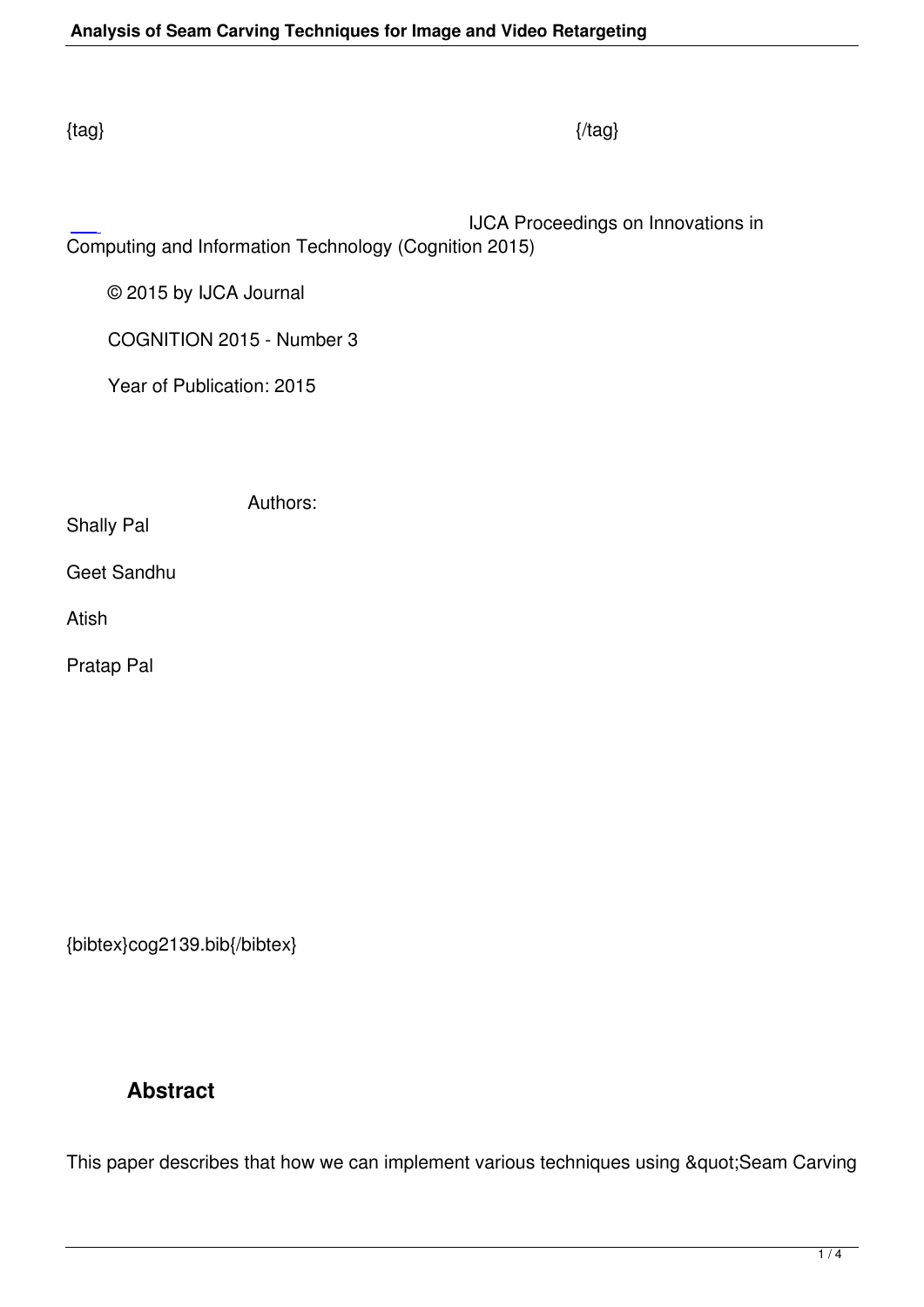for Image and Video Retargeting & quot; which would solve many problems that arise during the displaying, scaling, resizing of the various images and videos [1,2,3]. In this paper you will go through many techniques and their implementations that have been proposed by many authors using Seam Carving for Image and Video Retargeting. Seam carving that is also known as image retargeting, scaling, liquid resizing, or liquid rescaling; is generally an algorithm for image resizing that was developed and introduced by Shai Avidan, of the Mitsubishi Electric Research Laboratories (MERL), and Ariel Shamir, of the Interdisciplinary Center and MERL[1]. As per the algorithm suggested by the author, you have to establish number of seams in the selected image and further automatically remove seams to reduce the size of the image. The same approach is adopted for video retargeting except the fact that you use video frames instead of objects in the image. The paper discusses various approaches that have been adopted by various authors in this respect.

## **Refer**

## **ences**

Seam Carving for Content-Aware Image Resizing Shai Avidan Mitsubishi Electric Research Labs Ariel Shamir the Interdisciplinary Center & MERL-Cited by 1007

 - MITSUBISHI ELECTRIC RESEARCH LABORATORIES http://www. merl. com Improved Seam Carving for Video Retargeting Michael Rubinstein, Ariel Shamir, Shai Avidan TR2008-064 August 2008

Improved seam carving for video retargeting M Rubinstein, A Shamir, S Avidan - ACM transactions on graphics (TOG), 2008 - dl. acm. org-Cited by 508

 - Seam carving for content-aware image resizing S Avidan, A Shamir - ACM Transactions on graphics (TOG), 2007 - dl. acm. org-Cited by 1017

Content-aware image resizing using perceptual seam carving with human attention model DS Hwang, SY Chien - Multimedia and Expo, 2008 IEEE, 2008 - ieeexplore. ieee. org-Cited by 49

 - Discontinuous seam-carving for video retargeting M Grundmann, V Kwatra, M Han-Computer Vision, 2010 - ieeexplore. ieee. org-Cited by 76

Image retargeting using importance diffusion S Cho, H Choi, Y Matsushita- Image Processing (ICIP), 2009 - ieeexplore. ieee. org-Cited by 46

Wavelet based seam carving for content-aware image resizing JW Han, KS Choi, TS Wang (ICIP), 2009 16th IEEE , 2009 - ieeexplore. ieee. org-Cited by 19

M. Ding and R. -F. Tong, & quot; Content-aware copying and pasting in images, & quot; Vis. Comput. , vol. 26, nos. 6–8, pp. 721–729, Jun. 2010.

H. Wu, Y. -S. Wang, K. -C. Feng, T. -T. Wong, T. -Y. Lee, and P. -A. Heng, & auot: Resizing by symmetry-summarization, & quot; in Proc. ACM SIGGRAPH Asia, Dec. 2010, pp. 159-1–159-10.

T. Chen, M. -M. Cheng, P. Tan, A. Shamir, and S. -M. Hu, " Sketch 2photo: Internet image montage, & quot; ACM Trans. Graph., vol. 28, no. 5, pp. 124-1-124-10, Dec. 2009.

X. Hou, J. Harel, and C. Koch, & auot; Image signature: Highlighting sparse salient regions, & quot; IEEE Trans. Pattern Anal. Mach. Intell., vol. 34, no. 1, pp. 194–201, Jan. 2012.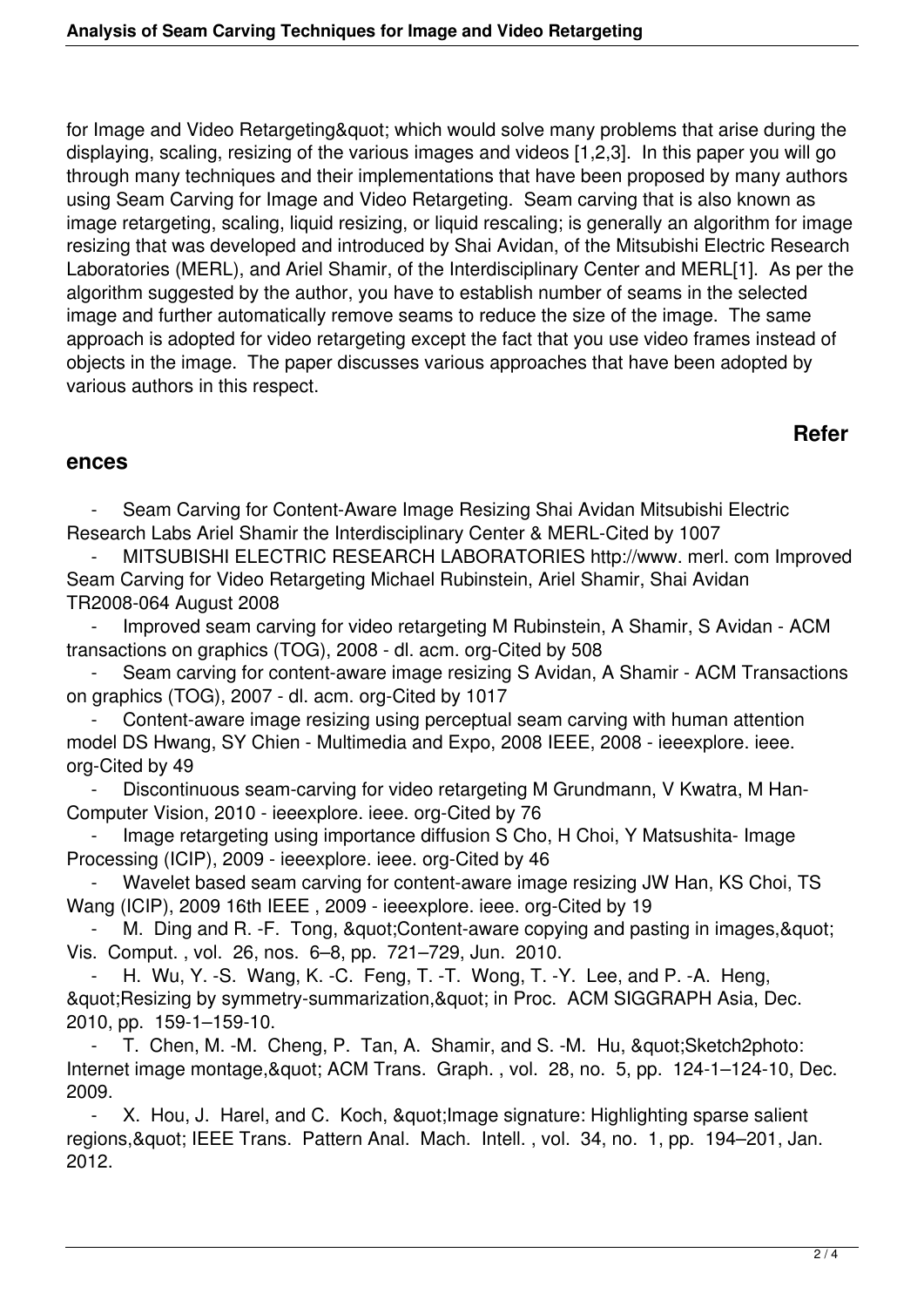M. -M. Cheng, N. J. Mitra, X. Huang, P. H. S. Torr, and S. -M. Hu. & auot: Salient object detection and segmentation, & quot; Dept. Comput. Sci. Technol., Tsinghua Univ., Beijing, China, Tech. Rep. 1, 2012.

A. Borii and L. Itti, & quot: State-of-the-art in visual attention modeling, & quot: IEEE Trans. Pattern Anal. Mach. Intell. , vol. 35, no. 1, pp. 185–207, Jan. 2013.

A. M. Treisman and G. Gelade, " A feature-integration theory of attention, & quot; Cognit. Psychol. , vol. 12, no. 1, pp. 97–136, Jan. 1980.

T. Ojala, M. Pietikainen, and T. Maenpaa, "Multiresolution gray-scale and rotation invariant texture classification with local binary patterns, & quot; IEEE Trans. Pattern Anal. Mach. Intell. , vol. 24, no. 7, pp. 971–987, Jul. 2002.

Groen, F. C. A., R. J. Ekkers, and R. De Vries, Image processing with personal computers. Signal Processing, 1988.

Verbeek, P. W., H. A. Vrooman, and L. J. Van Vliet, Low-Level Image Processing by Max-Min Filters. Signal Processing, 1988. 15: p. 249-258.

 - Optimized image resizing using seam carving and scaling- Weiming DongLIAMA-NLPR, CAS Institute of Automation, ChinaNing ZhouSony Corporation, JapanJean-Claude PaulINRIA, FranceXiaopeng ZhangLIAMA-NLPR, CAS Institute of Automation, China-SIGGRAPH Asia '09 ACM SIGGRAPH Asia 2009 papers

 - A Comparative Study of Image Retargeting Michael Rubinstein MIT CSAIL Diego Gutierrez Universidad de Zaragoza Olga Sorkine New York University Ariel Shamir The Interdisciplinary Center-http://www. igl. ethz. ch/projects/retargeting/RetargetMe/retBenchmark. pdf

Kopf, Stephan, et al.  $\&$  auot: FSCAV: fast seam carving for size adaptation of videos. & quot; Proceedings of the 17th ACM international conference on Multimedia. ACM, 2009.

Utsugi, Kei, et al. & quot: Seam carving for stereo images. & quot: 3DTV-Conference: The True Vision-Capture, Transmission and Display of 3D Video (3DTV-CON), 2010. IEEE, 2010.

Achanta, Radhakrishna, and Sabine Susstrunk. & au ti Saliency detection for content-aware image resizing. & quot; Image Processing (ICIP), 2009 16th IEEE International Conference on. IEEE, 2009.

Cho, Sunghyun, et al. & auot; Image retargeting using importance diffusion. & quot; Image Processing (ICIP), 2009 16th IEEE International Conference on. IEEE, 2009.

Grundmann, Matthias, et al. & auot; Discontinuous seam-carving for video retargeting. & quot; Computer Vision and Pattern Recognition (CVPR), 2010 IEEE Conference on. IEEE, 2010.

Hwang, Daw-Sen, and Shao-Yi Chien. & auot: Content-aware image resizing using perceptual seam carving with human attention model. & quot; Multimedia and Expo, 2008 IEEE International Conference on. IEEE, 2008.

 - Avidan, Shai, and Ariel Shamir. "Seam carving for content-aware image resizing. " ACM Transactions on graphics (TOG). Vol. 26. No. 3. ACM, 2007.

Sarkar, Anindya, Lakshmanan Nataraj, and Bangalore S. Manjunath. & au ot: Detection of seam carving and localization of seam insertions in digital images. & auot: Proceedings of the 11th ACM workshop on Multimedia and security. ACM, 2009.

Anh, Nguyen Thi Nhat, Wenxian Yang, and Jianfei Cai. & auot: Seam carving extension: a compression perspective. & quot: Proceedings of the 17th ACM international conference on Multimedia. ACM, 2009.